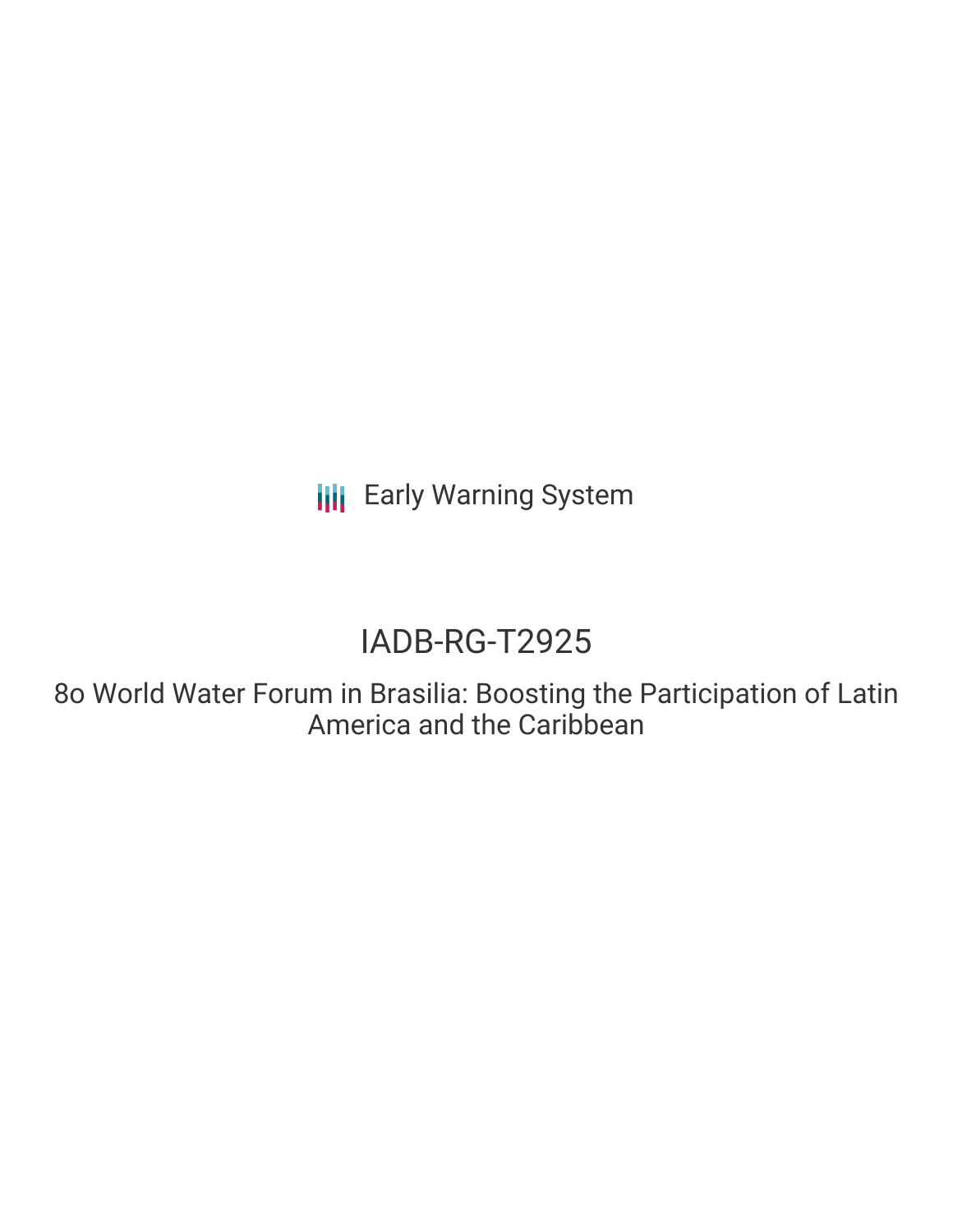

## **Quick Facts**

| <b>Specific Location</b>       | Brasília                                           |
|--------------------------------|----------------------------------------------------|
| <b>Financial Institutions</b>  | Inter-American Development Bank (IADB)             |
| <b>Status</b>                  | Approved                                           |
| <b>Bank Risk Rating</b>        | С                                                  |
| <b>Voting Date</b>             | 2016-12-09                                         |
| <b>Borrower</b>                | Regional                                           |
| <b>Sectors</b>                 | <b>Technical Cooperation, Water and Sanitation</b> |
| <b>Investment Type(s)</b>      | Grant                                              |
| <b>Investment Amount (USD)</b> | $$1.00$ million                                    |
| <b>Grant Amount (USD)</b>      | $$1.00$ million                                    |
| <b>Project Cost (USD)</b>      | \$1.00 million                                     |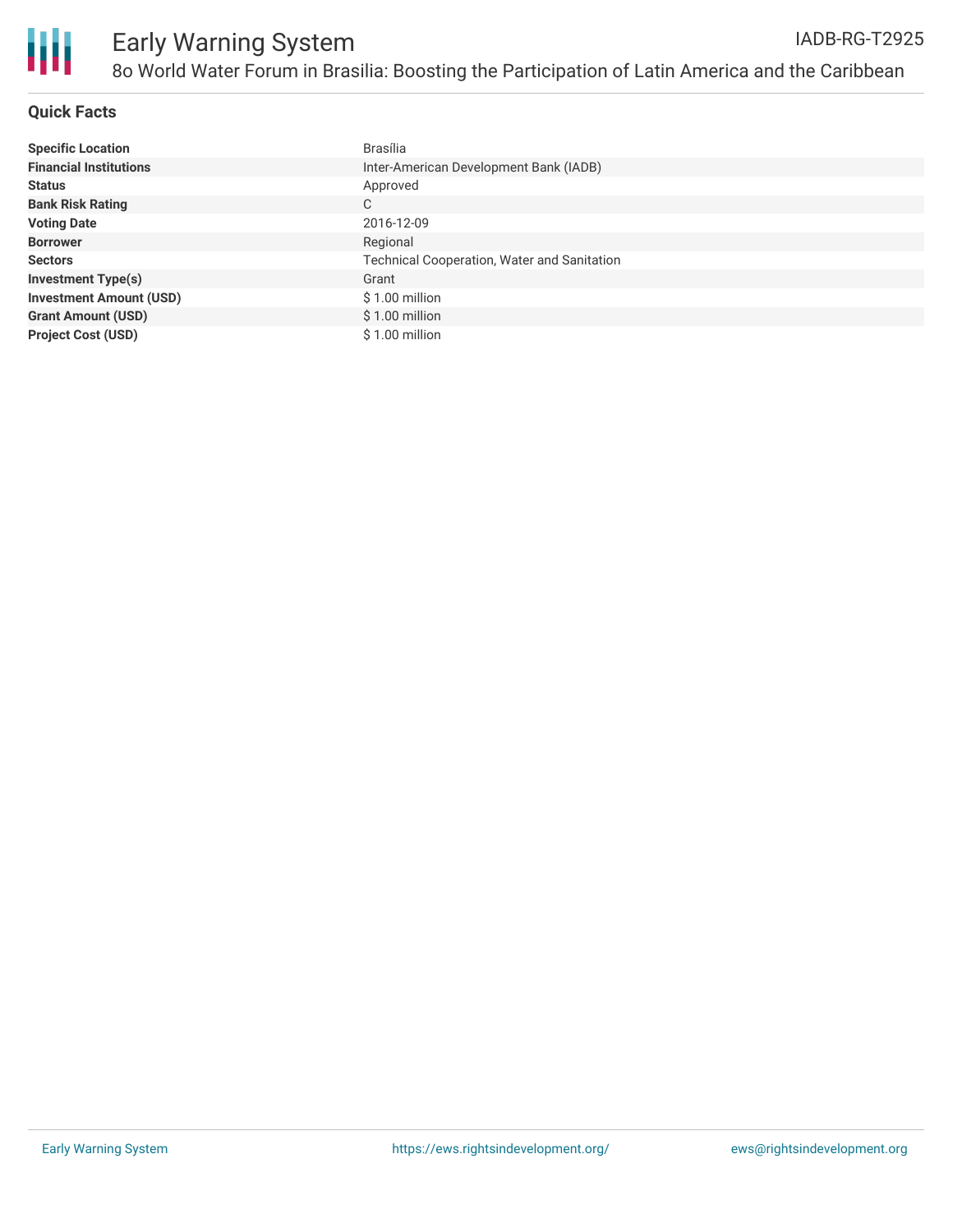

# **Project Description**

The objective of this TC is to support the organization of the World Water Forum to be held in Brasilia in March 2018, by strengthening the organization (ADASA) in Brazil, engaging the Governments of Latin America and the Caribbean and leading the process that will result on the regional input to the WWF.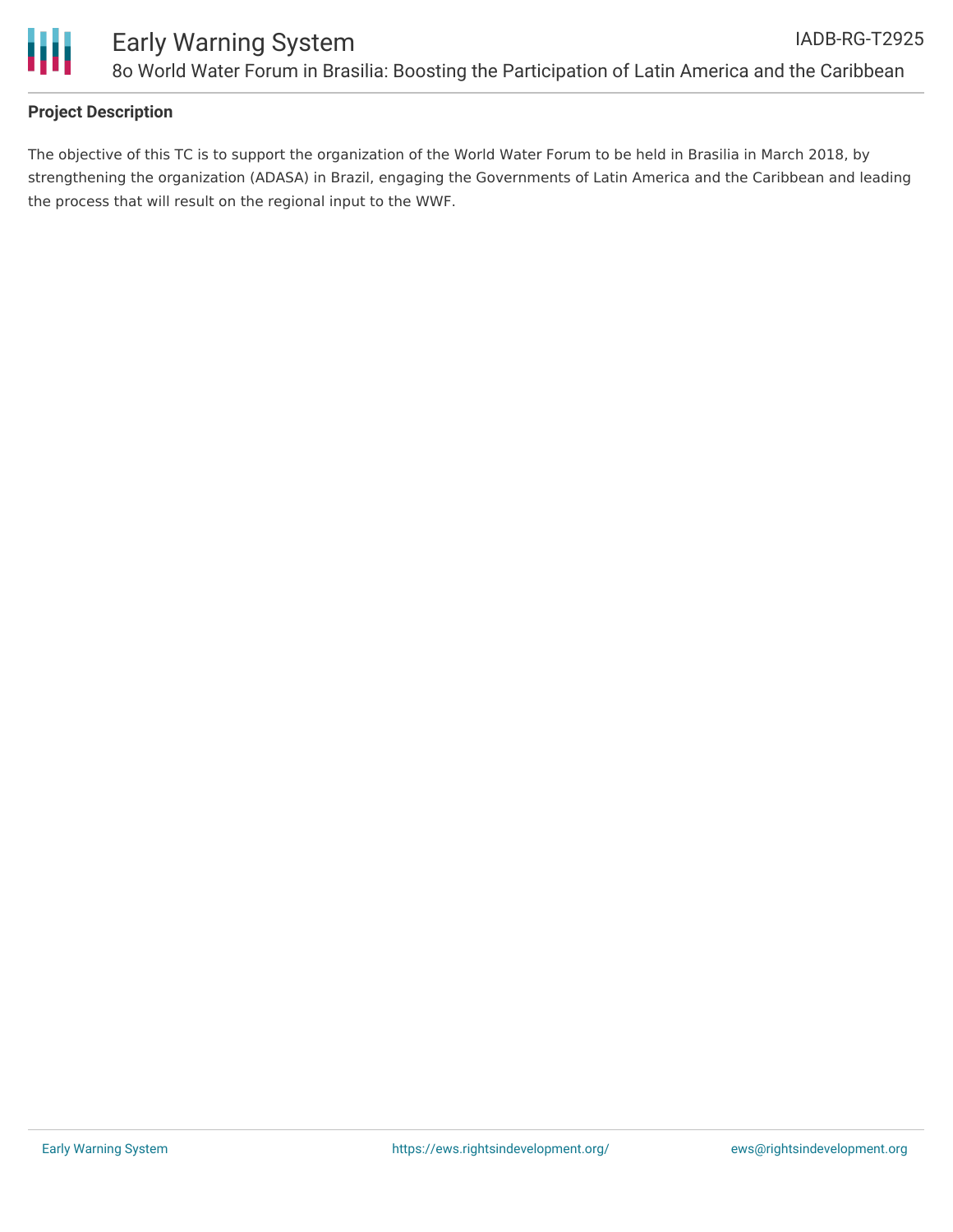

### Early Warning System 8o World Water Forum in Brasilia: Boosting the Participation of Latin America and the Caribbean IADB-RG-T2925

## **Investment Description**

• Inter-American Development Bank (IADB)